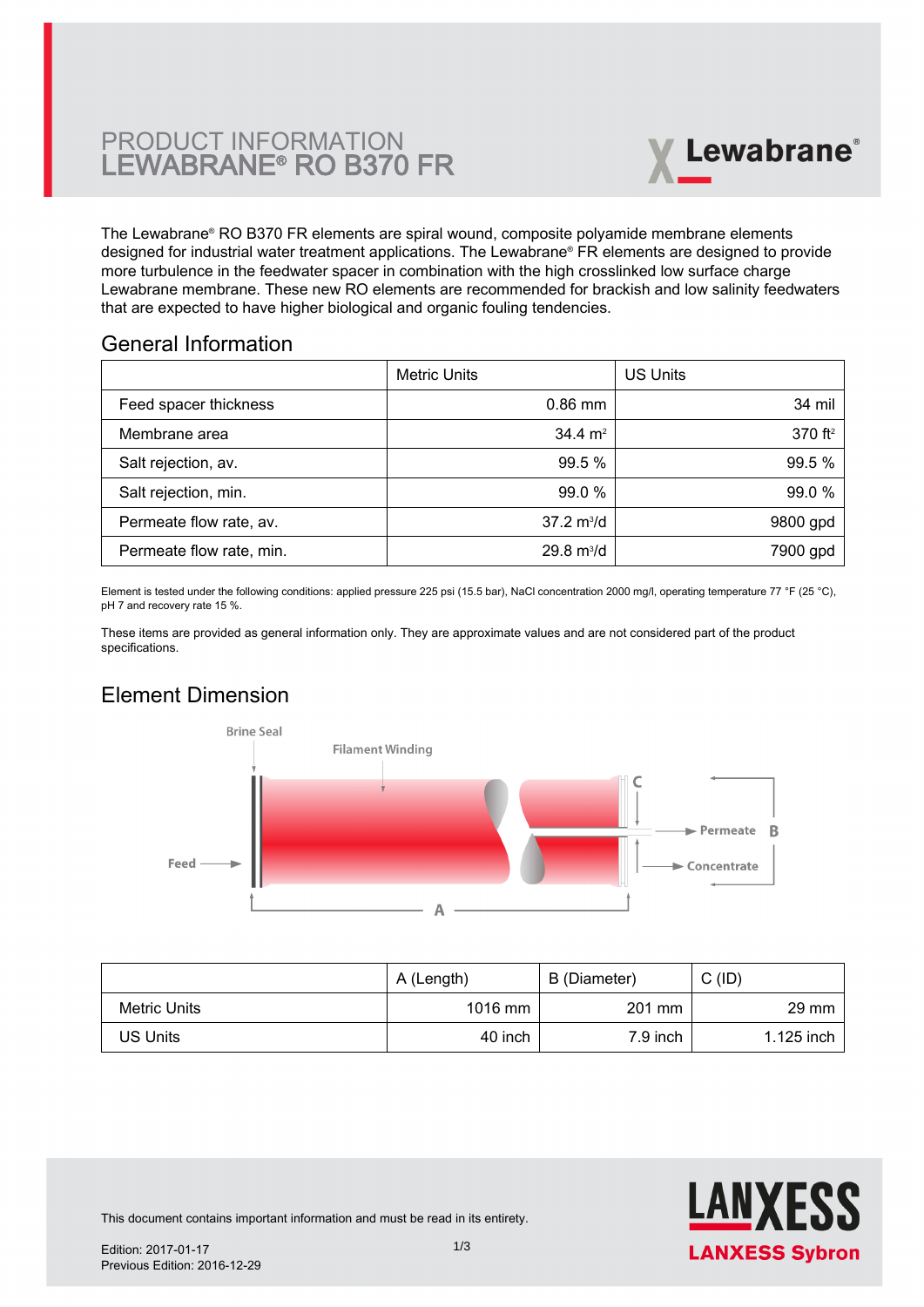# PRODUCT INFORMATION LEWABRANE® RO B370 FR



### Application Data

|                                 | Metric units       | US units  |
|---------------------------------|--------------------|-----------|
| Operating pressure, max.        | 41 bar             | 600 psi   |
| Operating temperature, max.     | 45 °C              | 113 °F    |
| Feed water SDI, max.            | 5                  | 5         |
| pH range during operating       | $2 - 11$           | $2 - 11$  |
| pH range during cleaning        | $1 - 12$           | $1 - 12$  |
| Pressure drop per element, max. | 1.0 <sub>bar</sub> | 15 psi    |
| Pressure drop per vessel, max.  | 3.5 <sub>bar</sub> | 50 psi    |
| Chlorine concentration, max.    | $0.1$ ppm          | $0.1$ ppm |

As with any product, use of the products mentioned in this publication in a given application must be tested (including field testing, etc.) by the user in advance to determine suitability.

# Additional Information

- Treat RO Elements with care; do not drop the element.
- Each RO Element is wet tested, preserved in a 1% weight sodium bisulfite solution, and vacuum packed in oxygen barrier bags.
- During storage, avoid freezing and direct sunlight. The temperature should be below 35 °C (95 °F).

## After Installation

- Keep the RO Elements wet, and use a compatible preservative for storage duration longer than 7 days.
- During the inital start up, discharge the first permeate to drain for 30 min.
- Permeate back pressure should not exceed feed pressure at any time.
- The RO Elements shall be maintained in a clean condition, unfouled by particulate matter or precipitates or biological growth.
- Consider cleaning, if the pressure drop increases by 20% or water permeability decreases by 10%.
- Use only chemicals which are compatible with the membrane.
- For additional information consult the Lewabrane® technical information available at www.lpt.lanxess.com.



This document contains important information and must be read in its entirety.